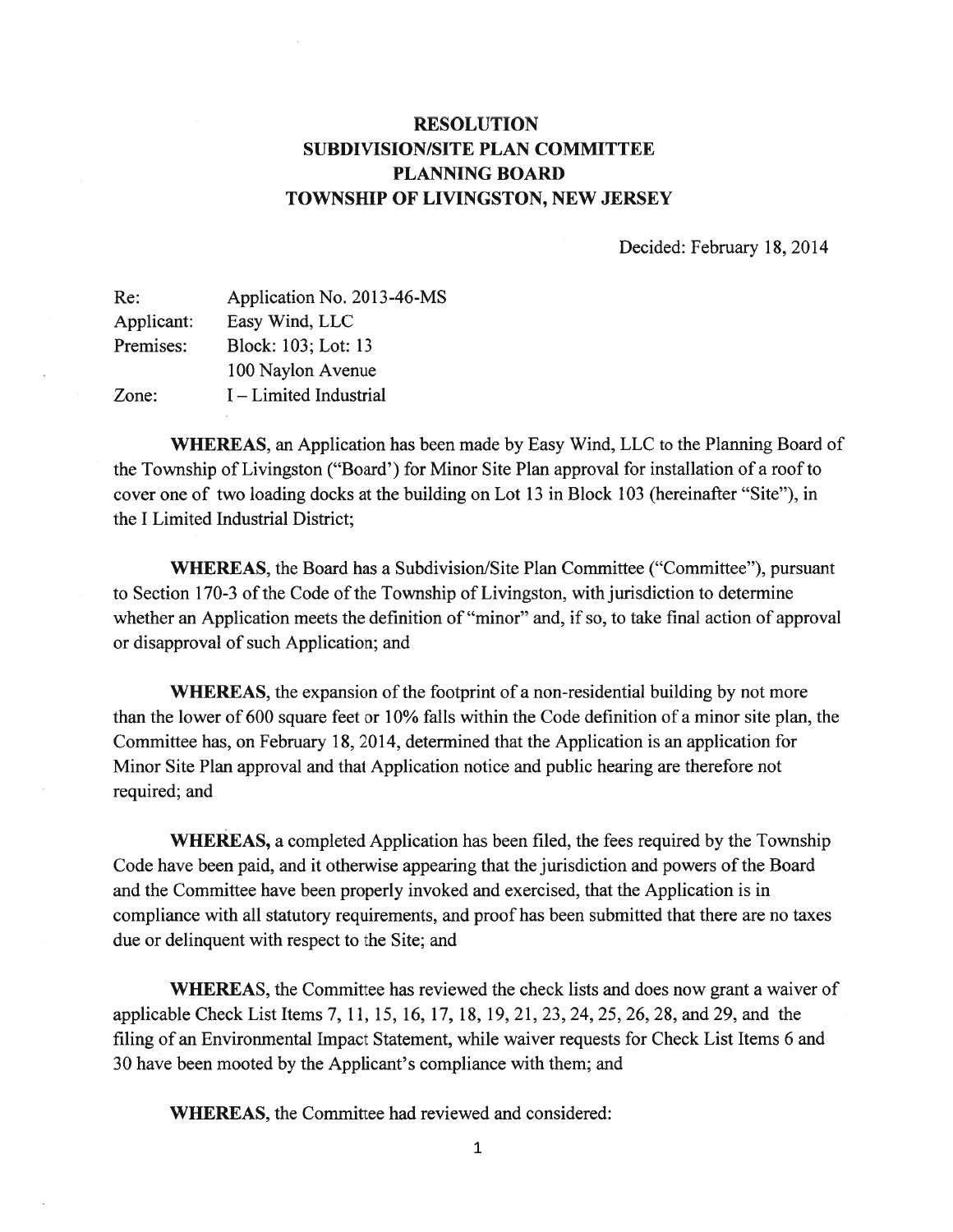- 1. The "Site Plan" dated 1-24-14 signed and sealed by Richard B. Schommer, Jr., P.E.
- 2. The architectural drawings dated 2010-11-9 signed and sealed by Janet B. Siegel, Architect of Siegel Architects P.C.; and

WHEREAS, the Applicant was represented by Stacy A. Santola, Esq. of 10 Tony Galento Plaza, Orange, New Jersey; and

WHEREAS, witnesses for the Applicant were: Russell Schiafo, Owner of Applicant Richard B. Schommer, Jr., P.E & P.P.

NOW, THEREFORE, the Committee does make the following findings of facts and conclusions of law with respec<sup>t</sup> to the Application:

- 1. Under Township Code Section 170-3 <sup>a</sup> construction for occupancy must have <sup>a</sup> roof to meet the definition of "building". A loading dock without <sup>a</sup> roof is, therefore, not <sup>a</sup> building Construction of <sup>a</sup> sloping roof extending from the façade at the building roofline effects an extension of the building footprint by an amount equal to the area of the loading dock being roofed.
- 2. The loading dock to be roofed has an area of 256 square feet. The expansion of the building footprint by roofing the loading dock would be less than both 600 square feet and 10% of the present footprint of the building.
- 3. The Minor Site Plan Application is approved subject to the following conditions that have been agreed to by the Applicant:
	- A. The Site Plan shall show the full text of this Resolution.
	- B. Final Plans. Prior to the issuance of any Township permit for demolition of any structure preparation of the Site, or construction of any improvement:

a. The full text of all of the conditions of this approval, and all plan changes agreed to in the course of the hearing, shall be set out on final plans submitted to the Construction Official, the Township Engineer and the Board Secretary; and

b. Such final plans shall have been reviewed by the Board Secretary or the Board's Planner for determination of whether the plans conform to the Board's approvals and shall then have been signed by the Board Chairman, the Board Secretary and the Township Engineer.